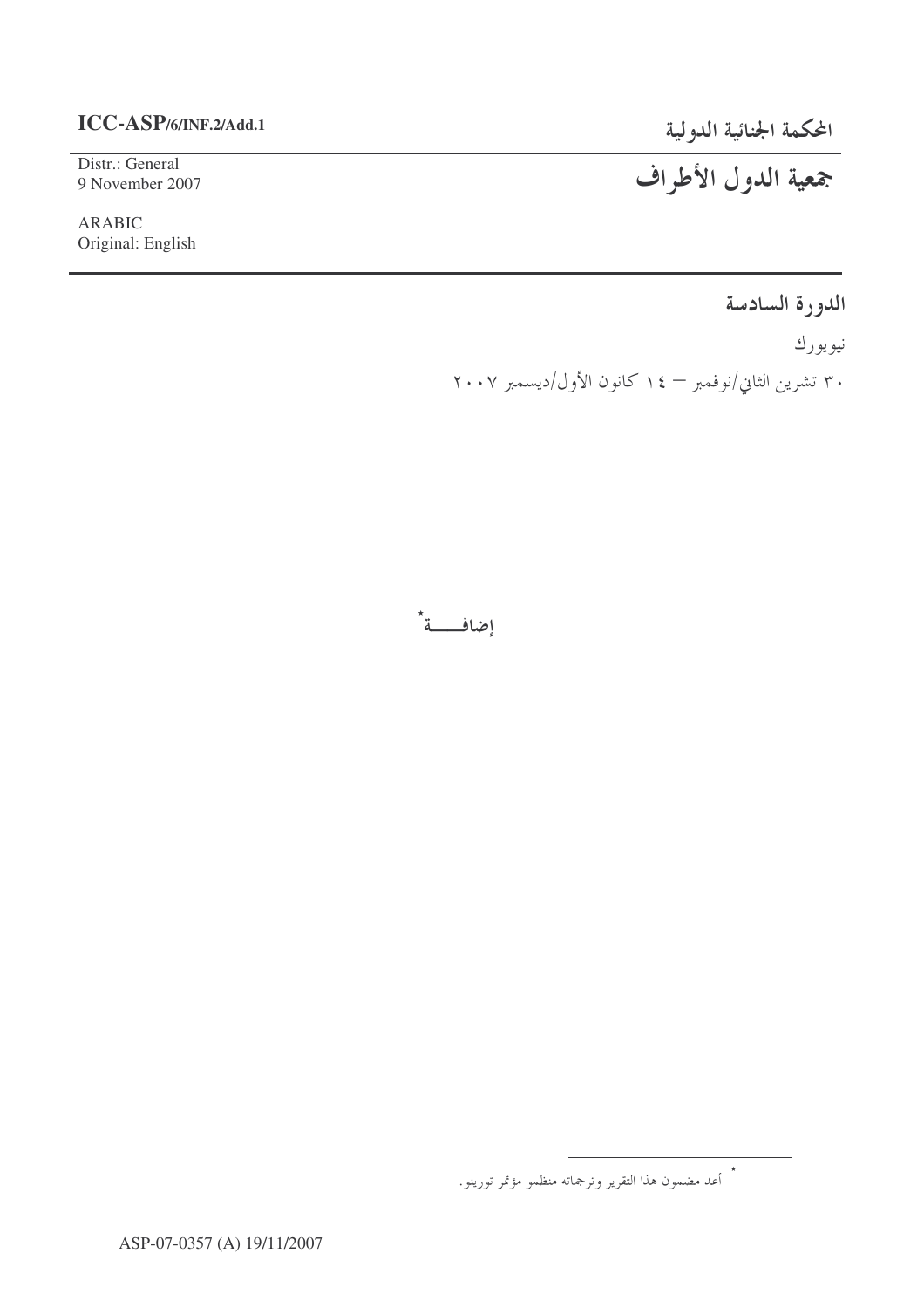## المرفق الثالث

## حفل الافتتاح

#### روبرتو بليني، رئيس المحكمة العسكرية في تورينو  $-1$

السادة وزراء الخارجية والعدل، ممثلو الإقليم والمقاطعة والمدينة، السادة رؤساء وممثلو معهد الأمم المتحدة الأقاليمي لبحوث الجريمة والعدالة والمحاكم الدولية والسلطات الأجنبية والإيطالية في هذه القاعة، سيداتي وسادتي،

أتشرف بالترحيب بكم جميعاً في حفل افتتاح هذا المؤتمر المعنى بالعدالة الجنائية الدولية والذي يشارك فيه عدد كبير حداً من الدول والمنظمات الدولية والقضاة والمحامين وأساتذة الجامعات والطلاب.

أود أن أشكر كم جمعياً جزيل الشكر على استجابتكم الحميمية للنداء الموجه إليكم لحضور هذا المؤتمر. ووزارة الدفاع تعرب لكم عن أمانيها بأن تكلل أعمالكم بالنجاح.

وأود أن أوجه شكري بصورة حاصة للمعاهد والكيانات الوطنية والمحلية والدولية التي ساهمت بعدد من الطرق في عقد هذا المؤتمر بالاستحابة لحضوره. والجهود المشتركة التي بذلها جميع الممثلين تنم عن اشتراكهم في الدواعي والمبادئ والقيم التي تستند إليها العدالة الجنائية الدولية.

إن مؤتمر تورينو يمثل مسعى ملموساً لتعزيز الصكوك الدولية المتعلقة بالسلم والعدالة والنهوض هذه الصكوك في إطار مؤسسي وديمقراطي دولي.

وتوروينو هي المكان الطبيعي الذي يلتئم فيه هذا المؤتمر باعتبار أن فيه تمثيلاً لمؤسسات دولية عديدة كمنظمة العمل الدولية وكلية موظفى منظومة الأمم المتحدة وبوجه خاص المعهد الأقاليمي لبحوث الجريمة والعدالة الذي أسس، بالاشتراك مع كلية الحقوق التابعة لجامعة تورينو، دورة دراسية في مجال القانون الجنائبي الدولي تتوج بشهادة الماجستير.

إن هذا المؤتمر يهدف إلى ما يلي:

- توطيد توافق الآراء ما بين الدول والجهات التي تشتغل بالعدالة الجنائية الدولية من خلال تدارس مبادئ  $(\mathcal{L})$ هذه العدالة وهيكلها وأنشطتها،
- (ب) تعزيز العمل الذي تمارسه المحاكم الدولية والإسهام من خلال الحوار مع بعض كبار الخبراء في الميدان في إقرار العدالة الجنائية الدولية طيلة السنوات العشر الماضية كي يسهل عن المحاكم التي ستنهى أنشطتها في السنوات المقبلة تحقيق أغراضها،
- المساهمة في التحضير للمؤتمر الاستعراضي لنظام روما الأساسي للمحكمة الجنائية الدولية الذي سيعقد  $(\tau)$ عام ٢٠١٠ فيما يتعلق بوحه أخص بتقييم النتائج التي تحققت في مجال وضع تعريف لجريمة العدوان.

وتحقيقاً لهذه الغايات، فتح المؤتمر أبواب المشاركة فيه أمام جميع الدول ولمشاركة أبرز ممثلي الجهات الدولية المعنية بالعدالة الجنائية: ومنها المحكمة الجنائية الدولية والمحكمة الجنائية الدولية ليوغو سلافيا السابقة والمحكمة الجنائية الدولية لرواندا والمحكمة الخاصة لسيراليون والدوائر الاستثنائية التابعة لمحاكم كمبوديا وبعثة الأمم المتحدة للإدارة المؤقتة في كوسوفو والدائرة المعنية بجرائم الحرب في سراييفو.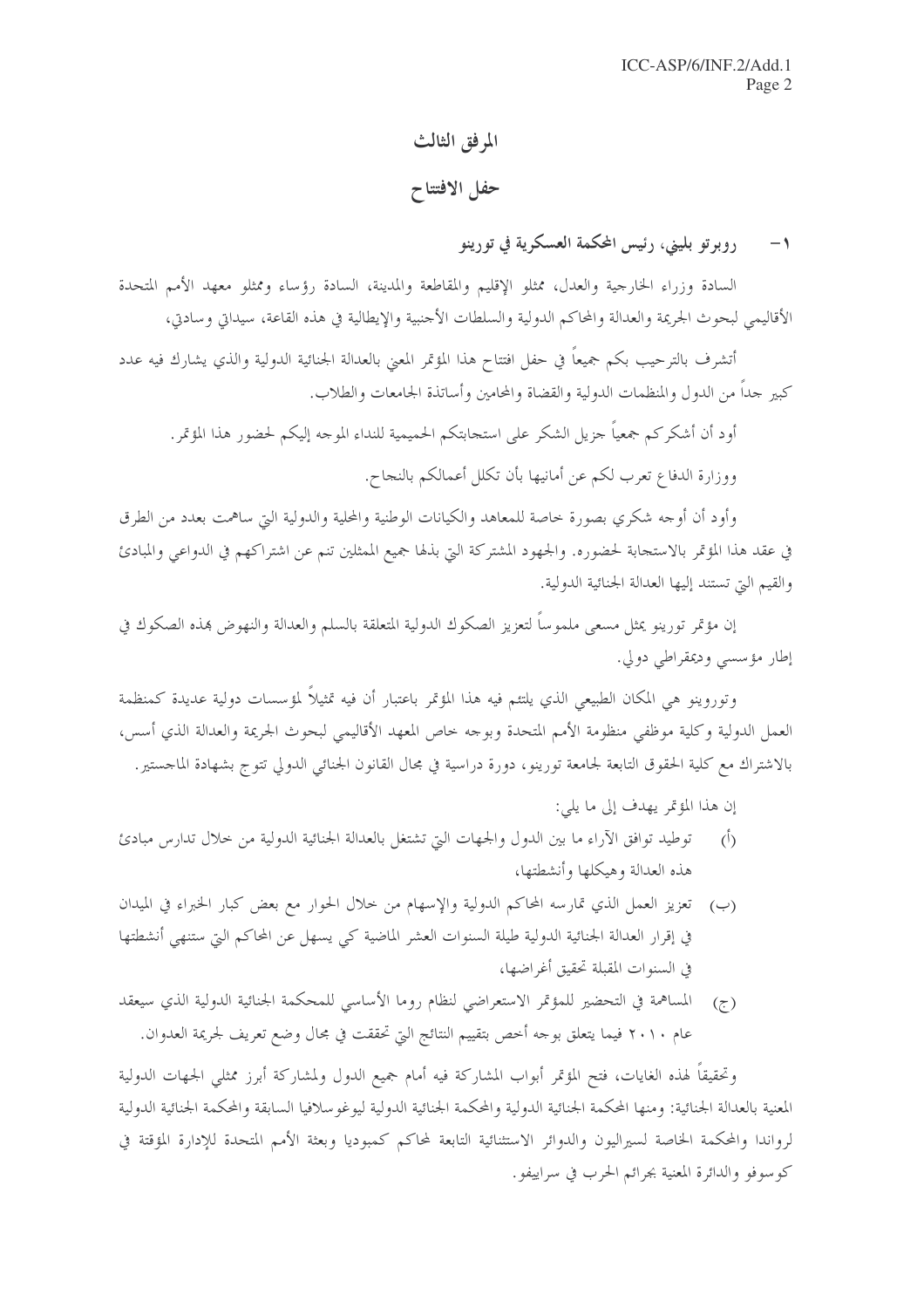لذلك سيتجه اهتمام المؤتمر، في الجزء الأول منه، إلى إنشاء وسير أعمال المحاكم والمحكمة الجنائية الدولية كما سيُعني بالمحتوى الممكن للمؤتمر الاستعراضي لنظام روما الأساسي. كما سيتم حلال هذا الجزء التعرض لبعض من القضايا السياسية والقانونية ذات العلاقة بالموضوع التي تمخضت عنها المناقشات التي اجريت بصدد وضع تعريف لجريمة العدوان. وسيُتيح الجزء الثاني من هذا المؤتمر لأجهزة العدالة الجنائية الدولية عرض الممارسات الحسنة والسوابق القضائية التي شهدقما السنوات العشر الماضية. وسيمثل النقاش الذي سيدور أساساً مفيداً تتعزز بفضله تحارب المحاكم الدولية وذلك بفضل ما يسهم به الأساتذة والمشتغلون بالقانون.

وإن التراعات المسلحة والنظم الاستبدادية التي تخللت التاريخ المعاصر تسببت وما تزال تتسبب في فضاعات وآلام للسكان الأصليين يعجز عنها الخيال.

وإن انتهاك أبسط القواعد التي حددقما الإنسانية لتنظيم استخدام الدول للقوة، سواء أثناء التراعات المسلحة (القانون الإنساني الدولي) أو في أزمنة السلم (حقوق الإنسان) أفضت إلى ارتكاب أخطر الجرائم التي تثير قلق المحتمع الدولي ككل.

وإن إنزال العقوبة بمن يقترف حرائم الإبادة الجماعية أو حرائم ضد الإنسانية وحرائم الحرب إن تُرك للدول نفسها فإنه قد يسفر عن إفلات الجناة من العقوبة بسبب غياب أو ضعف سيادة القانون أو ربما لأسباب سياسية محلية تمم الدولة المعنية أو بسبب عدم حضوع أولئك الجناة للمحاسبة الوطنية سعياً في بعض المناسبات لإيجاد حلول وسط دولية.

وإن إحقاق الحق فيما يتعلق بمن هم مسؤولون عن أحطر الجرائم الدولية عنصر أساسي في عملية المصالحة الاحتماعية ومسعى لازم لاستدامة السلم في منطقة تشهد نزاعاً ولازم من تم لاستدامة السلم والأمن الدوليين.

ولضمان إنزال العقوبة بالمسؤولين عن أحطر جرائم الإبادة الجماعية والجرائم ضد الإنسانية وجرائم الحرب، أرسى المحتمع الدولي أشكالاً متنوعة من العدل الجنائي الذي يعلو على السلطة الوطنية، وتحسدت أولى هذه الأشكال في محكمة نورمبرغ ومحكمة طوكيو اللتين أنشأتمما القوى المنتصرة في الحرب العالمية.

وفي أعقاب النزاعات التي اندلعت في الآونة الأخيرة والانتهاكات الخطيرة والواسعة النطاق لحقوق الإنسان تدخلت الأمم المتحدة فأنشأت محاكم جنائية دولية أو ساعدت بعض الدول على أن تمارس ولايتها الوطنية. وما اختيار المحكمة الجنائية الدولية ليوغوسلافيا السابقة (١٩٩٣) والمحكمة الجنائية الدولية لرواندا (١٩٩٤) إلا دليل على التدحل الدولي البديل الذي حل محل ولاية بعض الدول في سبيل ملاحقة المسؤولين عن ارتكاب جرائم دولية أثناء النزاعات التي حدثت في ذينك البلدين.

ومن ناحية أخرى وفي بعض الحالات اُنشئت محاكم هجينة بموجب اتفاقات اُبرمت بين الدول المعنية والأمم المتحدة من هذه المحاكم المحكمة الخاصة لسيراليون (٢٠٠٢) والفريق الخاص المعنى بالجرائم الخطيرة التي ارتكبت في تيمور ليشتي (٢٠٠٠) والدوائر الاستثنائية التابعة لمحاكم كمبوديا (٢٠٠٦).

وأخيراً، هناك أشكال أخرى من تدويل العدالة رُئيَ فيها أن وجوداً دولياً محدوداً كافٍ لتأمين التقيد بمعايير العدل الصحيحة من أمثلة ذلك دائرة جرائم الحرب التابعة لسراييفو (٢٠٠٤) والأفرقة المختلفة التي اُنشئت فيما يخص کوسوفو (۲۰۰۰).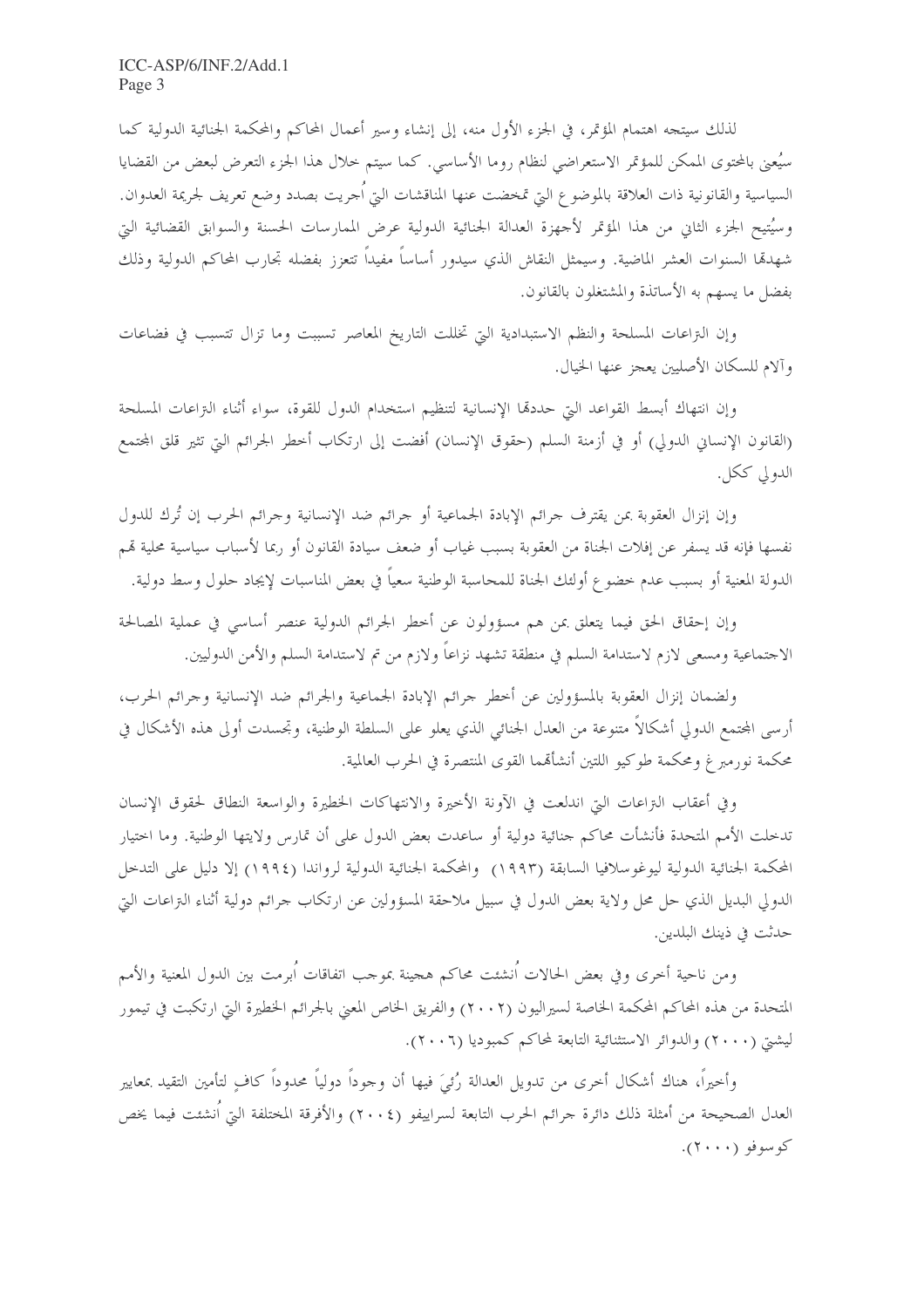والسمة التي تشترك فيها الأشكال المذكورة من الولاية القضائية الدولية هي ألها اُنشئت بقرار من مجلس الأمن التابع للأمم المتحدة أو بناء على مفاوضات دارت بين الأمم المتحدة والدول المعنية بغية مقاضاة مرتكبي هذه الجرائم في إقليم محدود أو ضمن إطار زمني محدد.

وخلال المؤتمر الدبلوماسي المعقود في روما عام ١٩٩٨ لإنشاء محكمة جنائية دولية قررت ١٢٠ دولة إنشاء ولاية قضائية تختلف عن غيرها من أشكال الولاية القضائية الدولية المحدودة في الزمان والمكان حيث إن المحكمة الجنائية الدولية المذكورة محكمة دائمة وتتمتع بطابع شبه دولي.

ومبدأ التكامل يتيح للمحكمة أن تتدخل لمقاضاة وعقوبة من يتحملون أكبر المسؤولية عن ارتكاب اخطر الجرائم المتمثلة في الإبادة الجماعية والجرائم ضد الإنسانية أو حرائم الحرب في أي حالة من الحالات التي تشهدها الدول الأطراف في المحكمة الجنائية الدولية أو بناء على قرار صادر عن مجلس الأمن حيث تتم ملاحقة حتى الدول غير الأطراف التي لا ترغب في أن يُقام العدل على المستوى الوطني فيها أو غير القادرة على إقامته. ومنذ أن بدأت المحكمة الجنائية الدولية أنشطتها الفعلية في عام ٢٠٠٢ تولى المدعى العام فيها إجراء تحقيقات في حالات تتعلق بجمهورية الكونغو الديمقراطية وأوغندا (وكلاهما دولة طرف) وفي دارفور، السودان كذلك بناء على قرار من مجلس الأمن، وشرعت المحكمة في إجراء محاكمات في بعض الحالات.

وبإنشاء المحكمة الجنائية الدولية، لم يتغير فقط الاختصاص الزمني بل تم التوسيع في الولاية القضائية المسندة. فلأول مرة يُنشأ منصب قاض دولى تعرض عليه القضايا المتعلقة بارتكاب حرائم تدحل في احتصاص المحكمة فأصبح هناك رادع عن ارتكاب مثل هذه الجرائم أو الاستمرار في ارتكاها.

والأمين العام للأمم المتحدة نفسه اعترف مؤخراً بآثار هذا الردع الناحم عن التدابير التي يتخذها مكتب المدعى العام للمحكمة الجنائية الدولية.

ثم إن التحول من الدور القمعي المحض لسلطة قضائية إلى وظيفة وقائية تقوي دور المحكمة الجنائية الدولية بوصفها هيئة مؤازرة لحفظ السلم والعدل الدوليين ولإقرارهما.

وإن تأكيد سلطة المحكمة الجنائية الدولية، بمعزل عن الدول المكونة لها وعن الأمم المتحدة ومن تم عن مجلس الأمن التابع للأمم المتحدة، كان وما يزال موضع تمحيص دقيق من حانب بعض الدول.

بيد أن الخطوات الأولى التي خطتها هذه المؤسسة الجديدة بينت أن معظم الانتقادات الراديكالية المتعلقة بخطر تسييس أنشطتها كانت انتقادات لا أساس لها مثلما برهن على ذلك إبرام الأمم المتحدة لاتفاق علاقة مع المحكمة وإحالة الجرائم التي ارتكبت في دارفور على اختصاصها فضلاً عن إن المحكمة نفسها قبلت أن تجري في مبانيها بلاهاي محاكمة تشارلز تيلور من قبل المحكمة الخاصة لسيراليون.

وسوف تشهد السنوات المقبلة تغييرات في آليات العدالة الجنائية الدولية. وفي الوقت الذي تقوم فيه المحكمة الجنائية الدولية بتعزيز دورها وهياكلها هناك محاكم عدل دولية ستنهى أعمالها في الفترة ما بين عام ٢٠٠٨ (المحكمة الخاصة لسيراليون) و٢٠١٠ (المحكمتان الجنائيتان الدوليتان ليوغوسلافيا السابقة ورواندا).

وتركات هذه المحاكم ستكون متعددة الجوانب.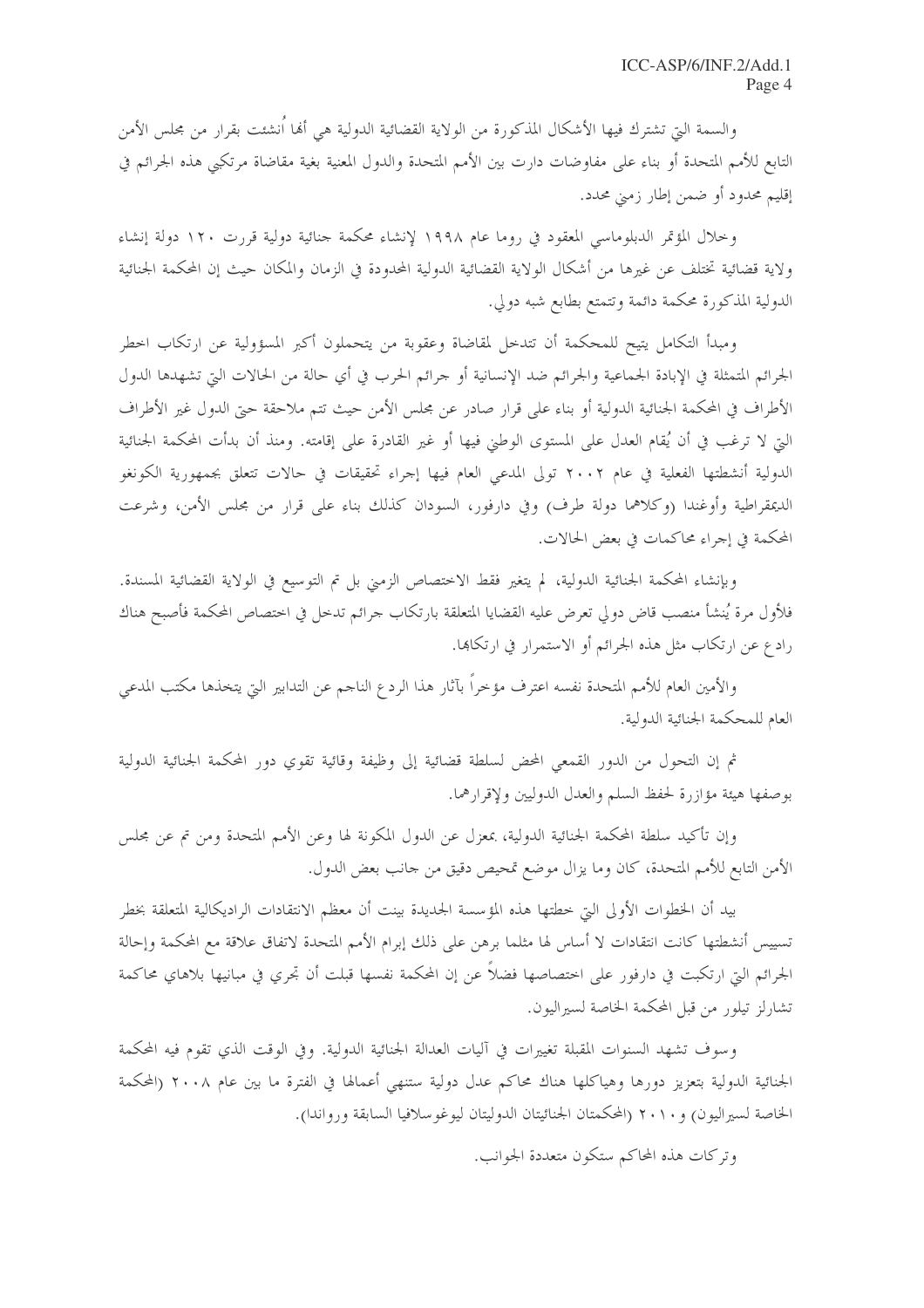ICC-ASP/6/INF.2/Add.1 Page 5

وسوف تتأكد مزايا هذه المحاكمات بالنسبة للسكان المحليين ولضحايا النزاعات والاعتداءات التي أفضت لقيام هذه المحاكم حيث ستُحفظ في المستقبل النتائج التاريخية التي تسفر عنها المحاكمات، وتكون تلك النتائج بمثابة الأدوات الضامنة للسلم الاجتماعية ودليلاً بيِّناً للعيان على الانتهاء إلى حلِّ للتزاع في كنف سيادة القانون. ويمكن أن يتحقق هذا من خلال الاستخدام المقبل للمباني التي كانت تؤوي المحاكم.

علاوة على ذلك، فإن القضايا التي ستبقى مطروحة وبحاحة إلى إدارها من حلال أدوات تستوجب التحديث، من هذه الأدوات ما يتصل بالاختصاص (من قبيل إمكان إعادة النظر في المحاكمات وإجراءات تنفيذ الأحكام الصادرة والتعامل مع الشهود المحميين) ومنها ما هو ذو طابع إداري (من قبيل أرشفة المحفوظات والعمل بنظام للمعاشات التقاعدية).

وأحيراً، فإن تركة هذه المحاكم وممارسالها في مجالات التحقيق والتعاون وأساليب المقاضاة التي تتوحاها مكاتب المدعين العامين ستمثل إسهاماً ثميناً في النهوض بالقانون الجنائبي وفي إنارة سبيل من سيتولون إجراء تحقيقات ومحاكمات تتسم بدرجة مماثلة من التعقيد والحساسية على المستوى الوطين وتأكيداً بخاصة لمبدأ تكامل الاختصاص القضائي الدولي الدائم.

وسيلتثم أول مؤتمر استعراضي لنظام روما الأساسي للمحكمة الجنائية الدولية في الفترة ٢٠٠٩-٢٠١٠. ومن الجائز أن يدعى المؤتمر الاستعراضي إلى تقييم تركة المحاكم السابقة الذكر على أن مهمته الرئيسية ستتمثل في التمكين من ممارسة الاختصاص المتعلق بجريمة العدوان وهو اختصاص يهم بالفعل المحكمة الجنائية الدولية.

وفي هذا الصدد، فإن المفاوضات الرامية إلى التوصل إلى وضع تعريف مقبول عموماً لجريمة العدوان — أي المسؤولية الجنائية التي تلقى على عاتق مدن أو عسكري يشغل منصباً قيادياً وله دور حاسم في شن دولة من الدول لعمل عدوان على دولة أخرى — قد بلغت مرحلة تستوجب اتخاذ قرار سياسي بشأن المسألة الأساسية المتمثلة في معرفة ما إذا كان يمكن أن يُحاكُم فرد من الأفراد أمام المحكمة الجنائية الدولية لارتكابه ما هو بمثابة العمل العدواني ولو لم يبت مجلس الأمن مسبقاً في شأن مسؤولية الدولة عن العمل العدواني.

وختاماً يمكن القول بأن المحاكم الدولية قدمت وسوف تقدم مستقبلاً مساهمة في المزيد من إنفاذ مبدأ الشرعية الدولية.

بيد أن الدعم الاستراتيجي المقدم من الدول ومن المحتمع المدين من حلال مختلف أشكال التعاون والمساعدة، حاجة حيوية بالنسبة للعدالة الجنائية الدولية نظراً لأن الفعالية تكمن في العمل القائم على أساس توافق آراء المحتمع الدولي والرأى العام.

وينبغي بوحه خاص أن تتضافر حهود الدول في سبيل المشاركة في نظام روما الأساسى للمحكمة الجنائية الدولية ودعم هذه المحكمة القوية والدائمة والمستقلة وشبه العالمية في أدائها لمهامها. وفي ذلك وفاء بمتطلبات العدل الذي ينتظره ضحايا أشد الجرائم خطورة وهي جرائم صدمت البشرية قاطبة.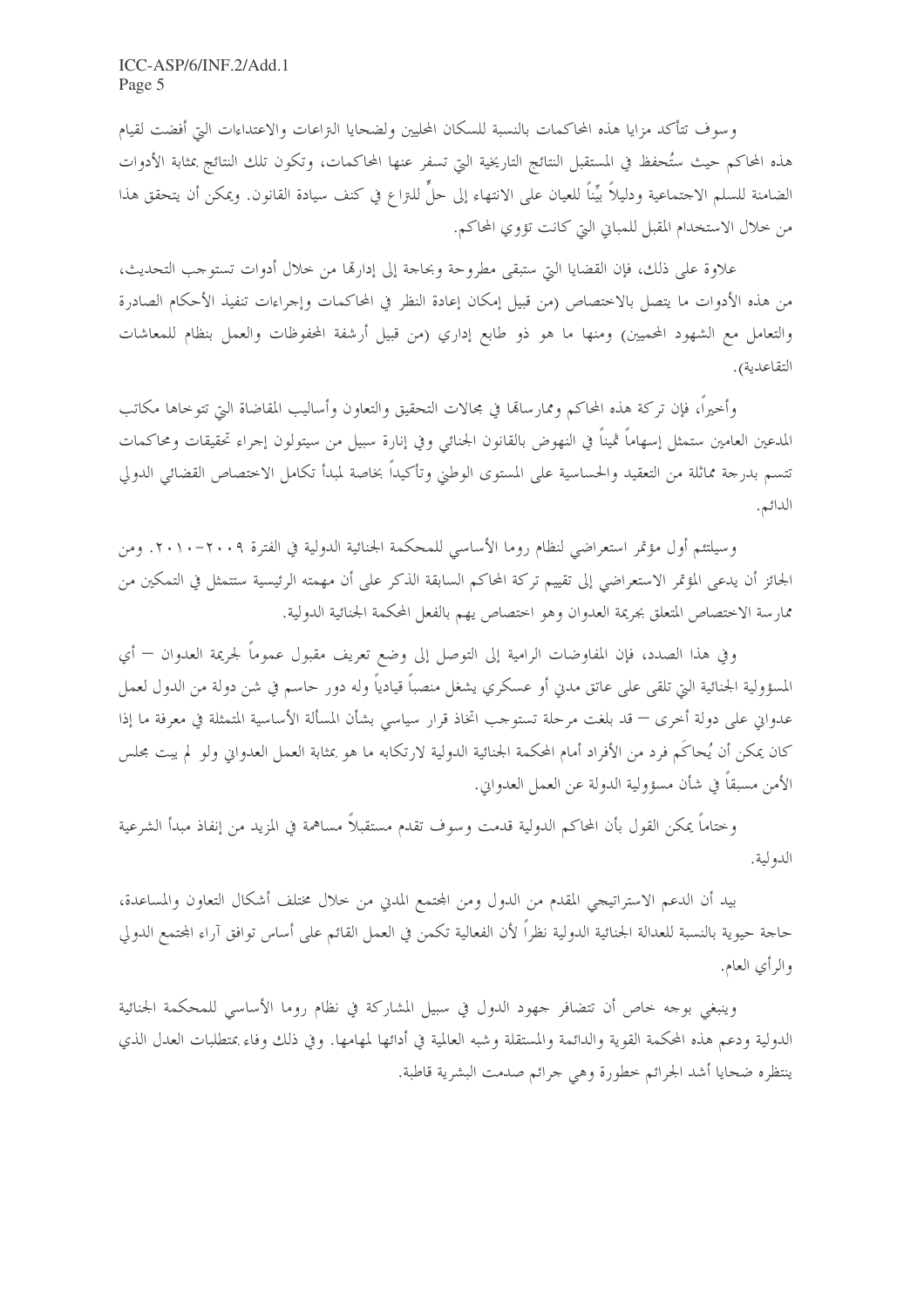السيناتور غِياني فِرنيتي، وكيل وزير الدولة للشؤون الخارجية  $-\tau$ 

بالنيابة عن وزير الشؤون الخارجية، أود أن أرحب بممثلي الحكومات والمنظمات وأجهزة العدالة الدولية الحاضرين هنا اليوم للمشاركة في مؤتمر معنى بالعدالة الجنائية الدولية.

وهذا المكان الذي ينعقد فيه المؤتمر هو أفضل الأماكن باعتبار تورينو تتمتع بميزة المدينة المضيفة لمؤسسات مهمة تابعة للأمم المتحدة من قبيل المعهد الأقاليمي لبحوث العدالة الجنائية الدولية التابع للأمم المتحدة والمركز الدولي للتدريب التابع لمنظمة العمل الدولية وكلية موظفي منظومة الأمم المتحدة.

هذه المؤسسات مجتمعة بجانب غيرها من المبادرات المحلية التي اتخذت تؤهل هذه المدينة لتكون مركزاً عالمي الأهمية في ميدان القانون الجنائي الدولي والتدريب في مجال هذا القانون.

وأود أن أشكر بوجه أخص رئيس المحكمة العسكرية في توروينو، روبرتو بليلي، الشهير بكفاءته ومهنيته في بحال القانون الجنائي الدولي والذي أمكنه أن يجمع في هذا المؤتمر بين العديد من المؤسسات الدولية والوطنية والمحلية ذات العلاقة بالموضوع.

وإن الحكومة الإيطالية تؤيد تأييداً قوياً هذا المؤتمر وذلك تمشياً مع التزامها التقليدي بحماية حقوق الإنسان وتعزيز العدالة الدولية كما يشهد على ذلك الدور القيادي الذي لعبته إيطاليا في تأسيس المحكمة الجنائية الدولية التي كان اعتماد نظامها الأساسي ثمرة المؤتمر الدبلوماسي المعقود في روما عام ١٩٩٨.

وإن نظام روما الأساسي يمثل نقطة تحول في عملية انطلقت في أعقاب الحرب العالمية الثانية وتسارعت منذ التسعينات لإنشاء محاكم حاصة بيوغوسلافيا السابقة وبرواندا وإنشاء أحهزة قضائية معنية بسيراليون وتيمور ليشتى وكمبوديا في الآونة الأخيرة.

ونرحب، في هذا الصدد، باشتراك ممثلي الهيئات القضائية الدولية في جملة المشاركين.

إن مؤتمر تورينو سيتيح فرصة مهمة لتحليل النتائج التي حققتها العدالة الجنائية الدولية في السنوات الأحيرة وسيسلط عموماً الأضواء على المسار المقبل.

ومن المهم والأساسي العمل على توفير أكبر حانب ممكن من الدعم لمختلف الأجهزة القضائية الدولية في هذا الميدان ومنها بوجه خاص المحكمة الجنائية الدولية.

ثم إن الرؤية المتعلقة بالمحكمة والتي تؤيدها إيطاليا هي رؤية مؤسسة قوية وذات مصداقية ومستقلة تتوفر لها كافة الأدوات الحاسمة التي تضمن لها الدور القمعي بجانب مهام الردع لأخطر الجرائم التي ترتكب بحق الإنسانية.

ونحن نفهم بأن المحكمة ستسهم في تطوير القانون العرفي الجنائي الدولي من حلال سوابقها القضائية وألها ستوفر للدول الأطراف حافزاً على تكييف نظامها القانوين المحلي وفق المبادئ والمعايير السامية في هذا الميدان.

ولهذه الأسباب أبدت إيطاليا منذ أمد طويل التزامها، شألها كشأن الدول الأعضاء في الاتحاد الأوروبي، بتعزيز عالمية اختصاص المحكمة الجنائية الدولية من خلال اشتراك الدول التي مازالت لها تحفظات على المحكمة لأسباب متنوعة.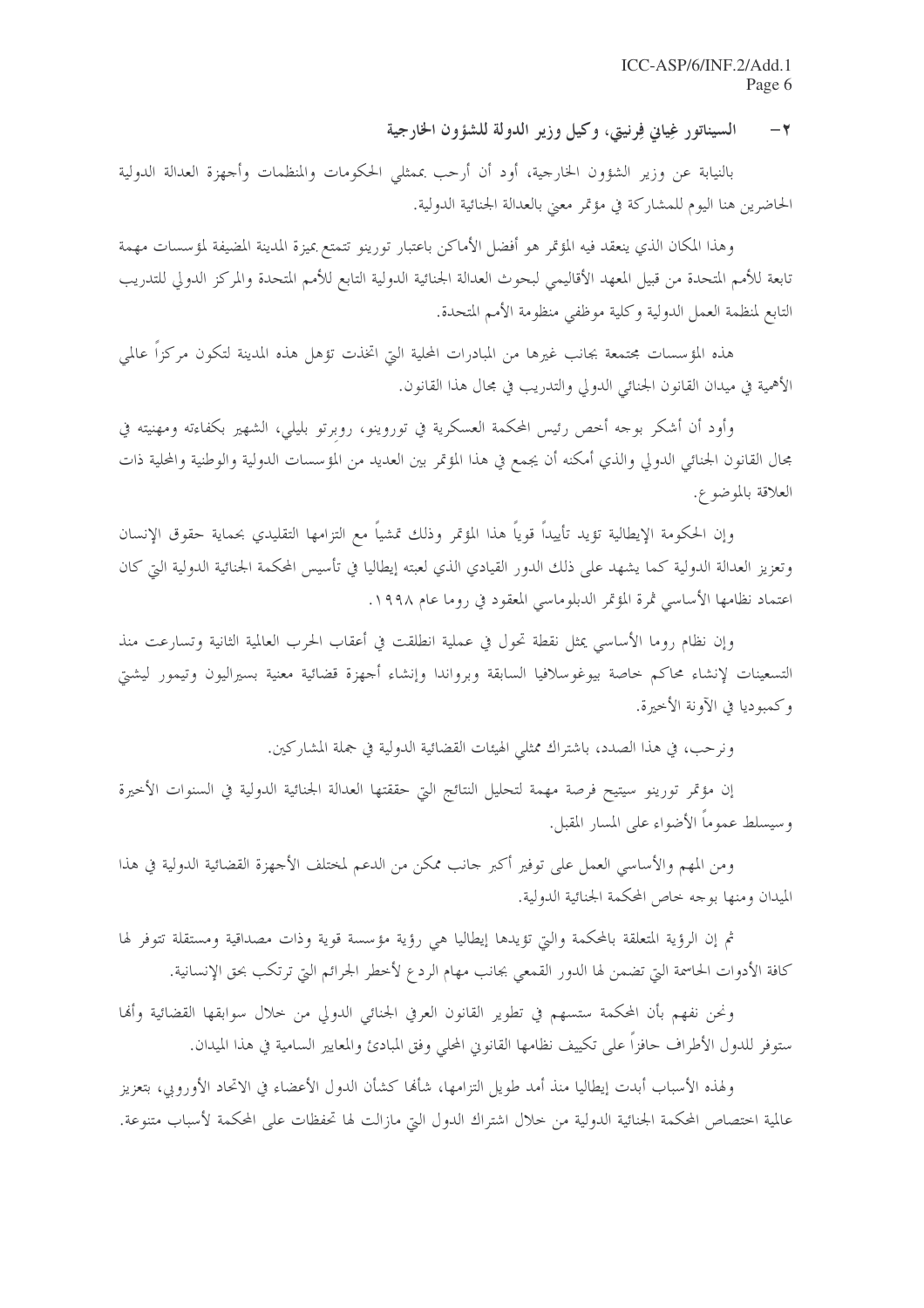ونحن نعتقد بالتأكيد أن الأحكام الواردة في نظام روما الأساسي، بما فيها المعايير الصارمة المتعلقة باحتيار القضاة، توفر ضمانات كافية إلى حد بعيد لحياد المحكمة واستقلالها.

وأحيراً أسلم بأن ما يتم إبداؤه من تأييد أثناء هذا المؤتمر الغاية منه تطوير العدالة الجنائية الدولية ومساندة الأجهزة التي تقوم على أسسها هذه العدالة وهذا المؤتمر والتي تشكل تعبيراً إضافياً وذا دلالة على التزام المؤتمر الدولي بمكافحة الإفلات من العقاب وإعمال حقوق الإنسان الأساسية وكرامته إعمالاً تاماً حفاظاً على الأجيال المقبلة.

لذلك أود أن أعبر عن تمنياتي وتمنيات وزير الشؤون الخارجية أن تكلل أعمال هذا المؤتمر بالنجاح.

سِرِجِيو دِيوِرسوِلا، نائب رئيس منطقة بييدمونت  $-1$ 

باسم منطقة بييدمونت وبالنيابة عن رئيسها المبجل مرسيدس بريسو أود أن أرحب ترحيباً حاراً بمنظم هذا الاحتماع المهم وبالمشاركين فيه، هذا الاحتماع الذي يُفتتَح اليوم في تورينو والذي سيستأثر بوقتكم طيلة هذا الأسبوع. ومرحباً بممثلي الدول العديدين الذين حاءوا إلى بييدمونت.

إن المسائل المطروحة بالغة الأهمية بالنسبة للقانون الدولي والقانون الجنائي الدولي. وقد تعلمنا في القرن الماضي، من خلال محاكمتي طوكيو ونورمبرغ أن رؤساء الدول والحكومات والموظفين العسكريين وغيرهم من الموظفين لا يمكنهم الإفلات من المساءلة أمام الإنسانية. بيد أن محاكمتي طوكيو ونورمبرغ عقدقمما الجهات التي كسبت الحرب ضد الجهات التي الهزمت فيها وهذا الوضع يشكل من الناحية الموضوعية قيداً قانونياً وسياسياً بُذلَت في الآونة الأخيرة مساع لفكه.

إن الغرض من ذلك هو إنشاء مؤسسة دولية تقبل الدول الأعضاء فيها طوعاً التخلي عن حانب من سيادها لفائدة جهاز فوق وطني. وفي هذا الصدد، ألحت أوروبا على دول يوغوسلافيا السابقة أن تتخلى جزئياً عن سيادقما من خلال تسليم المتهمين بارتكاب حرائم إبادة جماعية وحرائم ضد الإنسانية إلى المحكمة في لاهاي. وهذه المسألة ليست بالسهلة حيث إن الدولة الحديثة من وظائفها الاحتفاظ المشروع باحتكار استخدام القوة. بيد أن التفكير اتجه في النصف الثاني من القرن إلى التشكيك في وجاهة هذه النظرة. الدولة لا يمكنها أن تمارس القوة ممارسة لا تعرف الحدود ويجوز مساءلتها حينما تستخدم القوة بطريقة غير مشروعة. ويعتبر الدستور الإيطالي، من هذا المنظور، دستوراً مجدِّداً إلى حد كبير حيث إنه يرفض، أولا، الحرب كأداة لتسوية الـتزاعات الدولية ويوفر، ثانياً، ما يلزم للتخلَّى عن السيادة في إطار قوامه المعاهدات الدولية.

وهناك في هذا المقام أسئلة تُطرَح وأجوبة تُعرَض بخصوص القضايا التي يثيرها العهد الجديد. ويتمثل التحدي الكبير في توسيع نطاق الحلول المشتركة مثل أحذ الجميع بفكرة الحد من السيادة. وبعبارة أحرى، ينبغي أن يقبل الجميع بالمساءلة عن أعماله أمام المحتمع الدولي.

وأفهم أن هذا هو هدف من أهداف هذا المؤتمر وأنا أتمني، تحقيقاً لهذه الغاية، التوفيق لكم جميعاً في أعمالكم.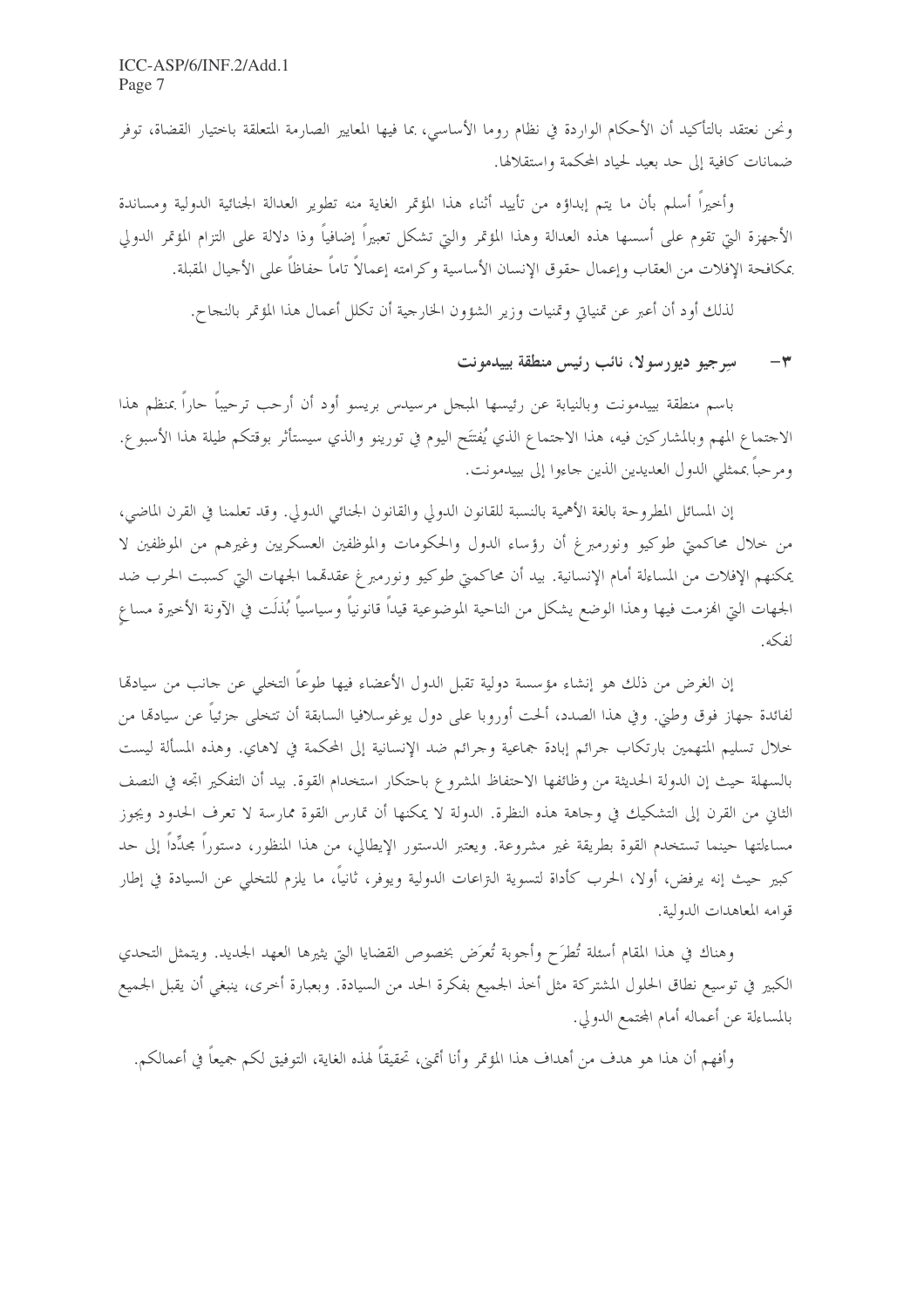أورورا تيزيو ، نائبة رئيس مقاطعة تورونو  $-\xi$ 

أنا سعيدة بالترحيب بكم جميعاً باسم مقاطعة تورينو ورئيسها أنتونيو سايتا. وقد سلمت المنطقة والمقاطعة والمدينة جميعها بالأهمية التي تكتسيها هذه الفرصة فاغتنمتها وأبدت اهتماماً شديداً ها. ومثلما أشار إلى ذلك من سبقني، تُمثّل في إقليمنا هذا مراكز مؤسسية مهمة ويمكن لهذا الإقليم كذلك أن يستضيف مركزاً تدريبياً متخصصاً يعين بالقضايا التي تُعالج في هذا المؤتمر.

وأنا أعتقد أن من الأهمية المطلقة بمكان عدم السكوت عن العديد من الصراعات الدائرة في العالم التي يتم التصدي لها. علماً بأن هذا هو ما يحدث مراراً وتكراراً للأسف. ولا تشير وسائط الإعلام إلى هذه الأحداث إلا لماماً وأنا لا يسعني تناسى الصمت الذي غشى الأحداث المأساوية التي شهدقما الأرحنتين منذ ثلاثين سنة خلت وأعتقد اعتقاداً جازماً أنه لم يعد بإمكاننا أن نسمح لأمر كهذا أن يحدث مجدداً في العالم أو أن يُفلِت المسؤولون عنه من العقاب على أقل تقدير . ومن هذا المنطلق، ذكرنا وما نزال نذكر أنفسنا وغيرنا بأن النسوة والأطفال هم الضحايا الأول لأي نزاع.

ولذلك فإن استعادة سيادة القانون في البلدان التي شهدت نزاعات أو بلدان النظم غير الديمقراطية يعتبر هدفاً من أهم الأهداف التي نتوخى تحقيقها على المستوى الدولي.

والمساءلة أمر أساسي في أي خطوات تاريخية تتخذ في أي بلد من البلدان: إذ لا بد من مقاضاة من هم مسؤولون عن الجرائم ضد الإنسانية ولا بد من اعتبارهم مسؤولين حنائياً عن ذلك. وهذا طلب سبق لي أن أكدت عليه شخصياً في الاتصالات التي أجريتها في إقليم البوسنة لأغراض التعاون الدولي. وعليه أفهم أن المناقشات التي ستدور في هذا المؤتمر حاسمة وتتسم ببالغ الأهمية بفضل ما يتحلى به رئيس المحكمة العسكرية في تورينو، روبرتو بليلي، من تصميم وهو الذي ألزم نفسه بالسعى الجاد لانعقاد الاحتماع الذي يلتئم اليوم.

ولذلك أرغب في التأكيد على التزام إدارتي بالاستمرار في النشاط في هذا الميدان وأرحب مرة أخرى بكم وأتمني لكم التوفيق في عملكم ووقتاً طيباً في هذه المدينة.

> ميشيل ڊل أوتري، نائبة رئيس بلدية تورينو  $-\circ$

ترحب مدينة تورينو بهذا الاجتماع الدولي المهم المكرس للعدالة الجنائية الدولية.

واسمحوا لي بادئ بدء أن أوجّه كلمة شكر إلى الرئيس بليلي على تبنيه فكرة عقد هذا الاجتماع ومشاركته في تنفيذ كل الجوانب العلمية والإدارية والتشغيلية المتعلقة به.

وأنا مقتنعة بأن هذا الاحتماع يحضره أكبر عدد من المشاركين في هذا الميدان بعد مؤتمر روما الدبلوماسي المنعقد في عام ١٩٩٨ والذي أفضى إلى إنشاء المحكمة الجنائية الدولية. فهناك اليوم نحو ١٠٠ دولة مشاركة حنباً إلى حنب مع القضاة والمشتغلين بالمهامّ القانونية والمنظمات غير الحكومية والمؤسسات التابعة للأمم المتحدة وغيرها.

ومدينة تورينو تتشرف باستضافة هذا المؤتمر باعتبارها مدينة الامتياز في مجال الصناعة والمحال الثقافي وفي التاريخ الإيطالي. وعلى الرغم من أن إيطاليا كانت، ولمدة وجيزة، أول عاصمة لإيطاليا، إلا ألها في العصر الحديث أصبحت تمثل نقطة الانطلاق في مكافحة الإرهاب بمختلف أشكاله ولذلك هي تشارك مشاركة مباشرة في عملية إنفاذ القانون.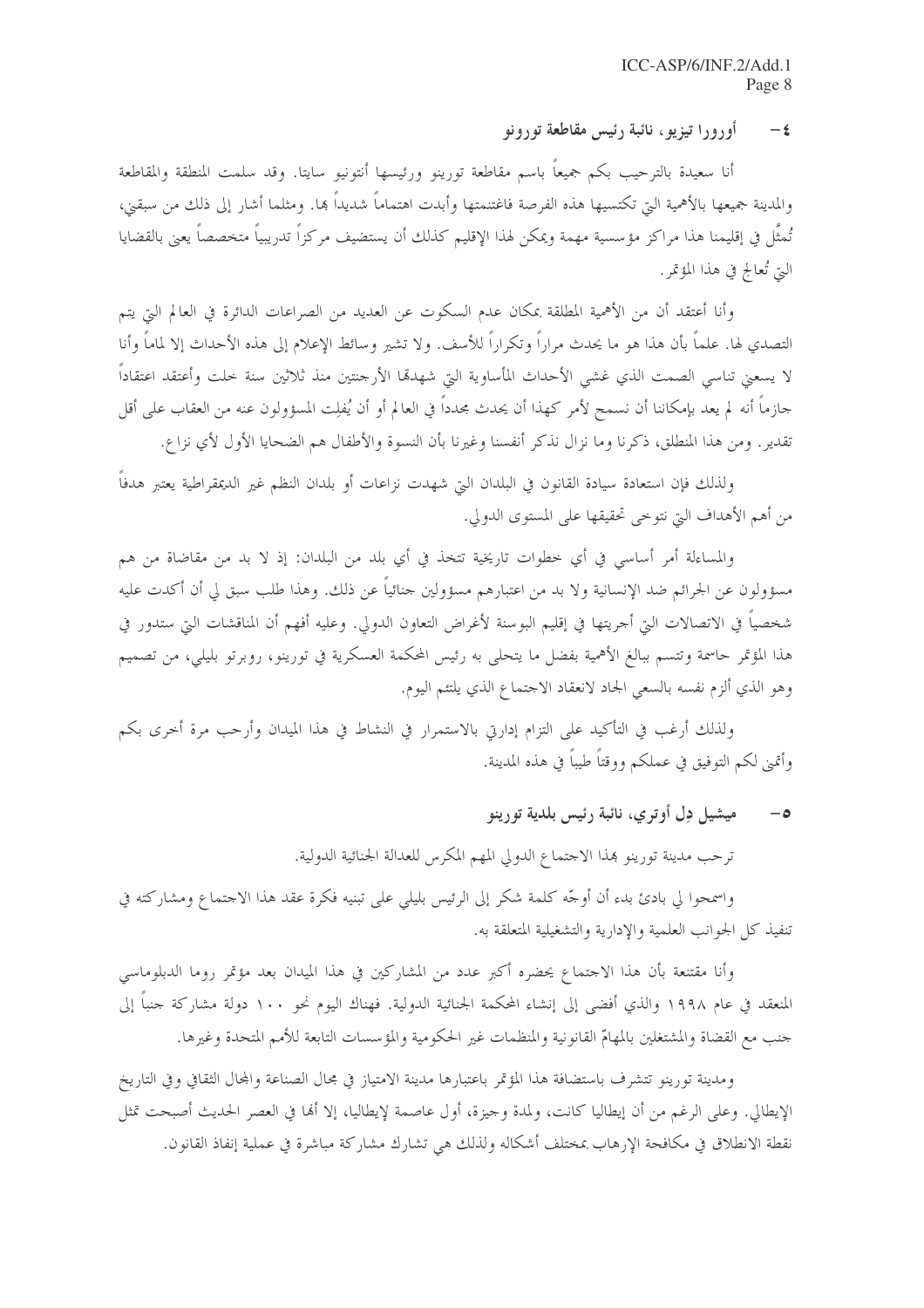ICC-ASP/6/INF.2/Add.1 Page 9

ونحن نأملٍ أن يكون هذا الاجتماع أولى حلقة في سلسلة من الاجتماعات يمكن أن تعقد سنوياً لتجعل من مدينة تورينو، ومن حلال القاضي بليلي وغيره من السلطات الحاضرة اليوم، الساحة الدولية التي يقدم فيها الدعم للعدالة الجنائية الدولية.

والتاريخ يتجه صوب إقامة هياكل تنظيمية تتصدى للنزاعات العالمية التي يتعذر على أي بلد أن يتصدى لها علي مستوى محلي بحث.

لذلك فإن عقد مثل هذه الاجتماعات هو محل ترحيب مثله مثل النتائج الملموسة والعملية الممكن أن تدعم وتوطد المحكمة الجنائية الدولية.

ومدينة تورينو ترحب بجميع المشاركين وتشكرهم. وأنا آمل أن تُتاح، بعد ساعات العمل، لكم الفرصة لاكتشاف مدبنتنا الخلابة.

#### دوريس بودنبر غ، الموظفة المسؤولة مؤقتاً عن معهد الأمم المتحدة الأقاليمي لبحوث الجريمة والعدالة  $-7$

أصحاب السعادة، الممثلون الموقرون للسلطات الدولية والوطنية والمحلية، سيداني وسادتي، زملائي،

أود بداية أن أعرب عن امتناني العميق لرئيس المحكمة العسكرية في تورينو، السيد روبرتو بليلي، الذي اتخذ زمام المبادرة لتنظيم هذا المؤتمر المعين بالعدالة الجنائية الدولية، والذي دعا معهد الأمم المتحدة الأقاليمي لبحوث الجريمة والعدالة في تورينو، الذي ترتكز أنشطته على البحوث التطبيقية والتعاون التقين في مجال منع الجريمة والعدالة الجنائية، إلى المشاركة في تنظيمه.

وإنه لشرف عظيم أن يشارك المعهد، مع مؤسسات وكيانات أخرى كثيرة، في دعم الجهود التي تبذلها محكمة تورينو ورئيسها والعاملين بما لتنظيم هذا المؤتمر، ونعرب عن امتنانا الكبير لمدينة تورينو التي تبين، مرة أخرى، ألها إطار هام لتنظيم مثل هذه اللقاءات الهامة.

ويوفر هذا المؤتمر – الذي يجمع ممثلين على مستوى رفيع للمحاكم الدولية والأوساط العلمية والمحتمع المدن– فرصة كبيرة لإذكاء الوعي بالانحازات التي تحققها المحاكم الدولية وفي نفس الوقت بتأثير الأعمال التي تقوم بما هذه المحاكم في تطوير القانون الجنائي الدولي.

ونعتقد أيضا أن المؤتمر يوفر فرصة سانحة لمواصلة المناقشات الجارية لتطوير القانون الجنائبي الدولي والمحاكم الدولية.

ولا ينبغي أن يغيب عن البال أن الجهود الرامية إلى محاكمة المسؤولين عن ارتكاب الجرائم بموجب القانون الدولي بصورة فعالة، مثل جرائم الحرب والجرائم ضد الإنسانية والإبادة الجماعية، لها ماض طويل وأننا جميعا نساهم، على مختلف المستويات، في عملية تاريخية طويلة ومحفوفة بالمخاطر أحيانا.

ويرجع أول مثال للمحاكمة نظير ما يطلق عليه اليوم الجرائم بموجب القانون الدولي إلى عام ١٤٧٤ عندما أدان ٢٧ قاضيا من الإمبراطورية الرومانية المقدسة في بريزاخ بألمانيا بيتر فون هاغنباخ على حريمة انتهاك "القانون الإلهي وقانون البشر" لسماحه لجنوده باختطاف مدنيين أبرياء وقتلهم والاستيلاء على أراضيهم.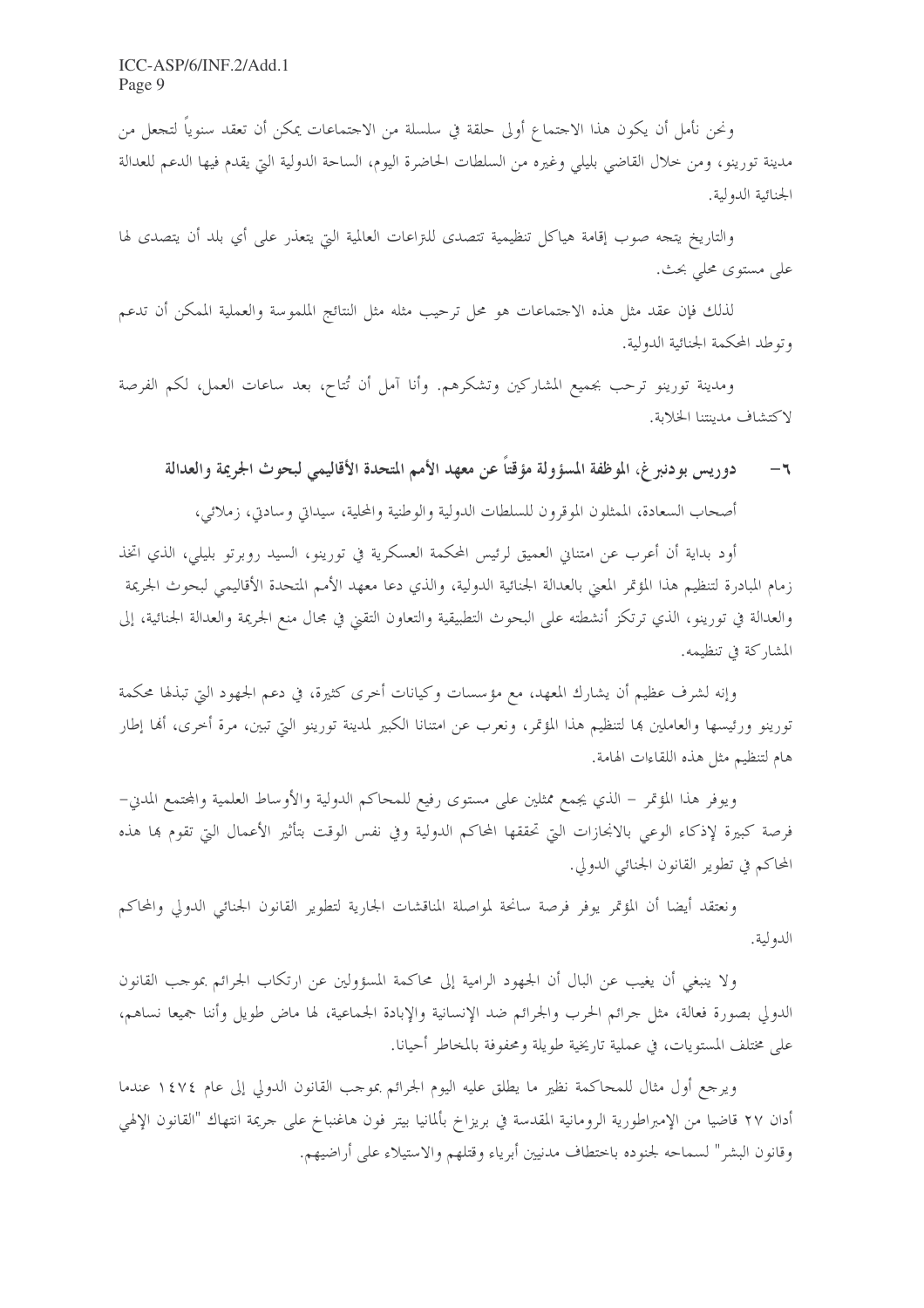ولابد من استعراض التطورات التي سبقت مؤتمر روما لعام ١٩٩٨ لمعرفة ما وصلنا إليه وما هي الأهداف التي يلزم تحقيقها.

فقد ساعدت عوامل كثيرة على وجود المحكمة الجنائية الدولية وعلى وصول القانون الجنائي الدولي إلى شكله الحالي. فأعطى مؤتمر فرساي، دون إنشاء محكمة دولية، دفعة قوية لتطوير مفهوم المسؤولية الفردية عن جرائم الحرب، وأدت محكمة نورمبرغ، وعملية "تأكيد مبادئ القانون الدولي التي اعترف بما ميثاق محكمة نورمبرغ" بعد ذلك في عام ١٩٤٦، إلى تعريف الجرائم المتوخاة الآن في نظام روما الأساسي.

وكانت المحكمتان الجنائيتان الدوليتان ليوغوسلافيا السابقة ورواندا عند مقارنتهما بمحكمتي نورمبرغ وطوكيو خطوة هامة أخرى إلى الأمام لأفمما، علاوة على طبيعتهما الدولية الواضحة، تغطيان الجرائم المرتكبة من جميع الأطراف المشتركة في النزاع وليس من طرف واحد فقط.

وقامت المحكمة الجنائية الدولية، التي أحذت بمذا النهج، بتوسيع نطاق المحاكم الجنائية الدولية من حيث الزمان والمكان. وبينما كان الهدف من المحاكم المخصصة، أي المحاكم ذات الاختصاص المحدد من حيث الزمان والمكان، هو المساهمة في استعادة السلم والحفاظ عليه، فإن الهدف من المحكمة الجنائية الدولية هو تحقيق العدالة بحصر المعنى، باعتبارها و سيلة للوصول إلى النتيجة المرغوب فيها وهي السلم.

وللمساهمة في تعزيز وترويج القانون الجنائبي الدولي والقانون الإنساني، أضاف المعهد مناهج حديدة للعدالة الجنائية الدولية في برنامج الماجستير في القانون وفي الدراسات العليا الدولية التي ينظمها حاليا بالاشتراك مع جامعة تورينو .

وعلاوة على ذلك، يتخذ المعهد حطوات ملموسة لبناء قدرات الدول الأعضاء، عند الطلب، دعما للجهود التي تبذلها هذه الدول لمحاكمة المسؤولين عن ارتكاب الجرائم بموجب القانون الدولي، ويقدم حدمات في مجال المشورة القانونية، والتعاون الدولي، وتدريب القضاة، والتحقيق مع المسؤولين.

وفي هذا الصدد، أرى أن المقر الرئيسي للمعهد ومدينة تورينو مكان مناسب لتنظيم دورات على مستوى عال للقضاة المعنيين بالجرائم بموجب القانون الدولي في بلدالهم أو الذين يرغبون في تحسين معارفهم بشأن الإحراءات المتبعة في المحاكم الدولية.

وسيراعي المعهد في حالة قيامه بذلك أسلوبه التقليدي للتعاون التقين مع الدول الأعضاء الذي يتوحى، في جملة أمور، الاستعانة بالدول التي تملك الخبرات اللازمة مثل إيطاليا، والمنظمات الدولية والإقليمية المعنية، وبالطبع، الأوساط العلمية، والمحتمع المدني.

وأحيرا وليس آحرا، وبوازع من التعاون والتقدم، أتمني النجاح لهذا المؤتمر، وأشكر الرئيس، وأتمني لكم تبادلا مثمرا للمعارف. وشكرا.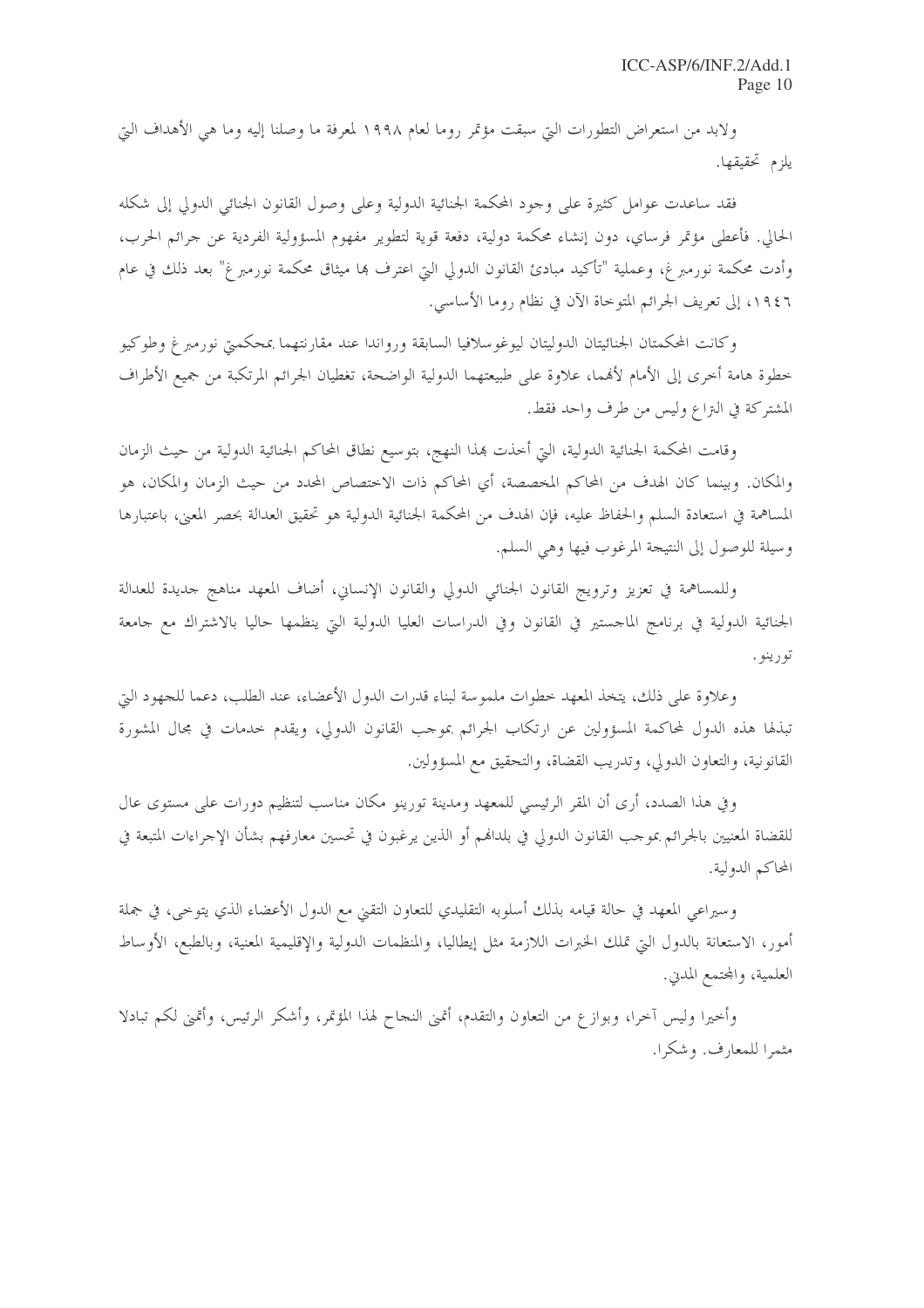فاوستو بوكار، رئيس المحكمة الجنائية الدولية ليوغوسلافيا السابقة  $-\vee$ 

السادة الموقرون والزملاء والأصدقاء،

إنه لشرف كبير أن أتحدث إليكم في الجلسة الافتتاحية لهذا المؤتمر الموقر الذي دعا إليه وقام بتنظيمه رئيس المحكمة العسكرية في تورينو. ويسعدني بوجه خاص أن أشارك في مؤتمر ستؤدي فيه السوابق القضائية للمحكمة الجنائية الدولية ليوغو سلافيا السابقة بالقطع دوراً كبيراً.

ودعوني أذكَّركم بأن المحكمة الجنائية الدولية ليوغوسلافيا السابقة التي أنشئت بقرار من مجلس الأمن في عام ١٩٩٣ هي المرة الأولى التي يتقرر فيها بعد إنشاء المحكمتين العسكريتين الدوليتين لنورمبرغ وطوكيو في أعقاب الحرب العالمية الثانية إنشاء محكمة جنائية دولية لمحاكمة المسؤولين عن ارتكاب الفظائع الجماعية. وكان التراث الذي حلفته المحكمتان العسكريتان الدوليتان السابقتان في مجال المسؤولية الفردية عن جرائم الحرب، والجرائم ضد الإنسانية، والجرائم ضد السلم التي ارتكبت أثناء الحرب العالمية الثانية على المستوى الدولي هو الأساس الذي سمح بعد ما يقرب من خمسين عاما بإنشاء المحكمة الجنائية الدولية ليوغو سلافيا السابقة. وكان إنشاء المحكمة الجنائية الدولية ليوغو سلافيا السابقة علامة لسلسلة من المرات الأولى الهامة للأمم المتحدة. فهذه هي المرة الأولى التي يستند فيها مجلس الأمن إلى الفصل السابع من ميثاق الأمم المتحدة لإنشاء هيئة قضائية فرعية تحت رعايته كوسيلة لفرض الاحترام الواجب للقانون الدولي، وبوحه خاص القانون الإنساني الدولي. كذلك، كانت هذه هي المرة الأولى التي يقرر فيها مجلس الأمن إنشاء محكمة دولية كتدبير فعال للردع وتقديم المسؤولين عن ارتكاب تلك الجرائم للمحاكمة والمساهمة في استعادة السلم والأمن والحفاظ عليهما.

وسيبرز هذا المؤتمر بالقطع بعض الإنجازات الرئيسية للمحكمة الجنائية الدولية ليوغوسلافيا السابقة. وأقول بإيجاز أن المهمة الرئيسية للمحكمة هي مكافحة الإفلات من العقاب ومساءلة الأفراد المسؤولين عن ارتكاب جرائم الحرب، والجرائم ضد الإنسانية، وحريمة الإبادة الجماعية شخصيا عن أعمالهم. وبعبارة أخرى، لم يعد بإمكان الأشخاص الذين يرتكبون جرائم شنيعة، أيا كانت رتبهم أو مراكزهم، التخلص من الواجبات التي يفرضها القانون عليهم ومن تبعة أعمالهم. فقد أدت عدم معاقبة مرتكبي هذه الجرائم في الماضي إلى اعتقاد القادة، ولاسيما أصحاب السلطة، أن بإمكانهم الإفلات مثلهم من العقاب.

وقد طورت المحكمة الجنائية الدولية ليوغوسلافيا السابقة، ولا تزال تطور وتنفذ بصورة فعالة، قواعد القانون الإنساني الدولي التي وضعت بعد الحرب العالمية الثانية، بما في ذلك اتفاقيات حنيف لعام ١٩٤٩، التي لم تقم أي محكمة دولية بتطبيقها من قبل. ومن الجدير بالذكر أن السوابق القضائية المتاحة للمحكمة عندما بدأت عملها لتحديد أركان الجرائم المتعلقة بالقانون الإنساني الدولي المعروضة عليها كانت قليلة للغاية. وكانت هناك بعض المبادئ التوجيهية الناتجة عن تفسير اتفاقية لاهاي الرابعة المتعلقة بقوانين وأعراف الحرب البرية ومبادئ القانون الدولى التي اعترف ها ميثاق محكمة نورمبرغ أثناء محاكمات نورمبرغ، ولكن تعيَّن على المحكمة في حالات كثيرة أن تحدد أركان الجرائم بالبحث التفصيلي والدقيق في تطورها التاريخي. ووضعت نتيجة لذلك مجموعة كبيرة من السوابق القضائية، الموضوعية والإجرائية، التي لا يمكن الاستغناء عنها لإنفاذ القانون الإنساني الدولي في المحاكم الأخرى في المستقبل.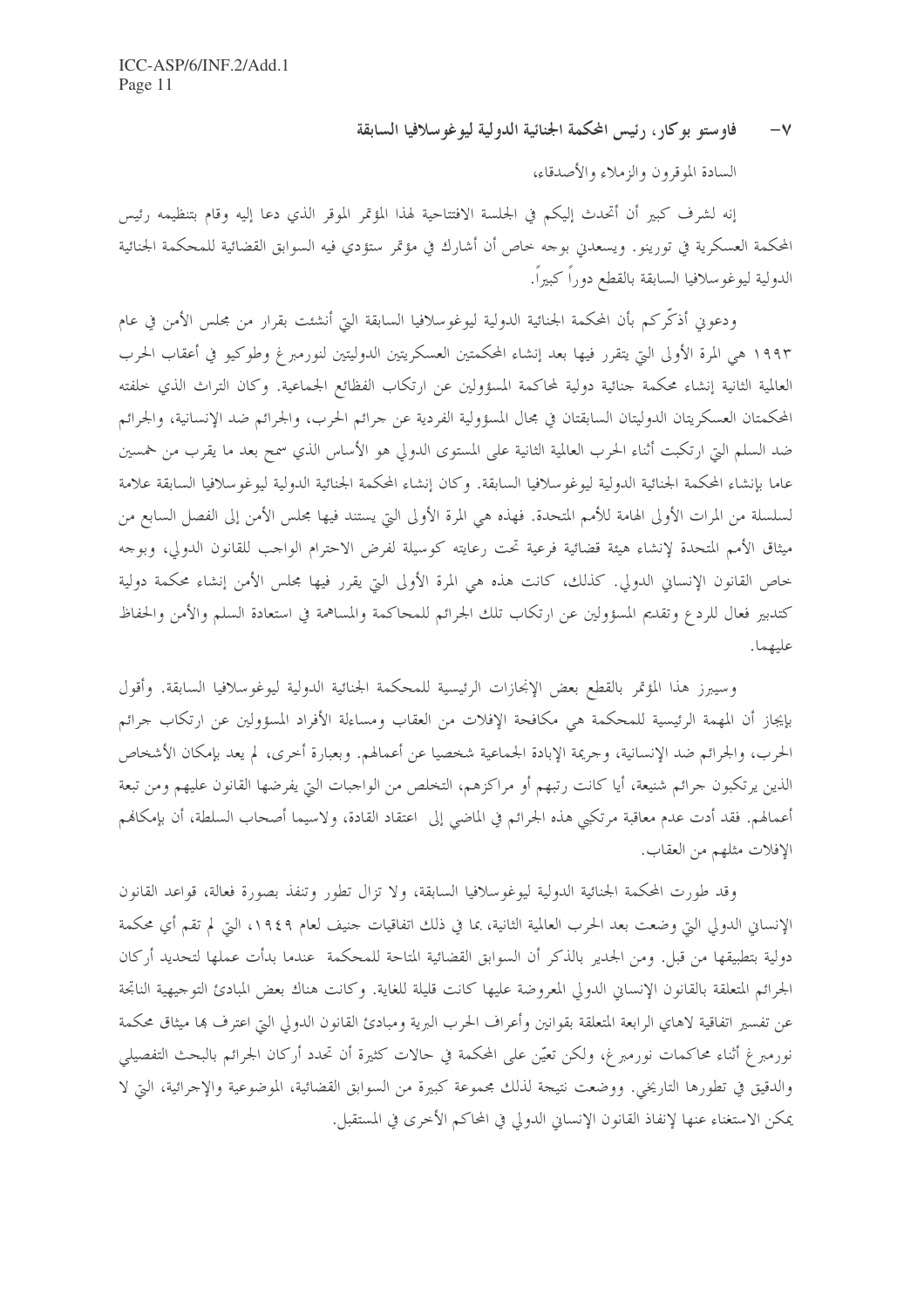ودعوني أحتتم كلمتي بالقول بأن نجاح المحكمة في عملها والإنجازات الكثيرة التي تحققها على الرغم ٍ من التحديات الكبيرة التي تواجهها دليل على إمكان تحقيق العدالة الجنائية الدولية فعلا. ويمكن الآن محاكمة المسؤولين عن الانتهاكات الجسيمة للقانون الإنساني الدولي في المحاكم الدولية. وبينما تختتم المحكمة أعمالها (من المتوقع أن تغلق المحكمة أبواها في السنوات القليلة القادمة)، وتدحل العدالة الجنائية الدولية في مرحلة حديدة، تترك الخبرة المؤسسية والسوابق القضائية للمحكمة الجنائية الدولية ليوغوسلافيا السابقة من ورائها تراثا هاما سيساعد على تمهيد الطريق للمحاكم الجنائية الدولية المقبلة، وكذلك للمحاكم الوطنية، لإنفاذ القانون الإنساني الدولي ووضع حد للإفلات من العقاب على جرائم الحرب، والجرائم ضد الإنسانية، والإبادة الجماعية.

وسيُكرِّس هذا المؤتمر لتقييم انجازات المحاكم الدولية، ليس للمحكمة الجنائية الدولية ليوغوسلافيا السابقة فحسب ولكن لشقيقتها المحكمة الجنائية الدولية لرواندا، والمحاكم المختلطة الدولية الأخرى التي أنشئت في السنوات العشر الأخيرة، أيضا. وسيوفر هذا التفكير الجماعي بلا شك قاعدة صلبة لتقييم الوضع الراهن للقانون الجنائي الدولي وتطويره في المستقبل. ولذلك، أتمنى كل نجاح ممكن للمؤتمر، لصالح العدالة الجنائية الدولية.

وأشكركم على اهتمامكم.

إيريك موس، رئيس المحكمة الجنائية الدولية لرواندا  $-\lambda$ 

أصحاب السعادة، زملائي الأعزاء، سيداتي سادتي،

أود نيابة عن المحكمة الجنائية الدولية لرواندا أن أهنئ كل من شارك في تنظيم هذا المؤتمر. ۖ ويمثل لمحكمة الجنائية الدولية لرواندا ستة أشخاص من بينهم رئيس المحكمة والمدعى العام والمسجل، علاوة على ثلاثة ممثلين آخرين من مكتب الإدعاء وقلم المحكمة. وحضرنا جميعا من المقر الرئيسي للمحكمة في أروشا، تترانيا، ومن وحدة التحقيقات التابعة لها في كيغالي، عاصمة , واندا.

ولا أتذكر لقاء دوليا آخر مُثَّلت فيه المحكمة الجنائية الدولية لرواندا بمثل هذا العدد الكبير من الممثلين. ولا غرابة في ذلك نظرا للأهمية الخاصة لهذا المؤتمر. وسيساهم المؤتمر بالتأكيد في تطوير العدالة الجنائية الدولية. وجميع المحاكم الجنائية الدولية، بصرف النظر عن أساسها القانوين وما إذا كانت دولية أو شبه دولية أو مختلطة حاضرة فيه. ويمثل المحاكم أشخاص من الهيئات القضائية ومكاتب الإدعاء وأقلام المحاكم. وجميع الفعاليات الرئيسية الأخرى للعدالة الجنائية بما في ذلك الدوائر الدبلوماسية والأوساط الأكاديمية والمحتمع المدين والمنظمات غير الحكومية ممثلة فيه. وللمشاركين حبرة ومعارف مؤسسية فريدة.

وسيناقش المؤتمر جميع المواضيع الرئيسية: الأساس القانوين للنظام، وإنحازاته، وتحدياته، والتطورات الجحديدة فيه. وباختصار، سيغطي المؤتمر جميع ما يتعلق بالماضي والحاضر والمستقبل.

ويتطلع ممثلو المحكمة الجنائية الدولية لرواندا إلى المساهمة في هذا المؤتمر بتجاربهم، وعرض أفكارهم، والاستفادة من تجارب ومعارف الآخرين. ونعرب عن شكرنا الحار لمدينة تورينو ولكل من شارك في تنظيم هذا المؤتمر. ونتمنى لكم النجاح الكامل في عملكم. وشكرا لكم.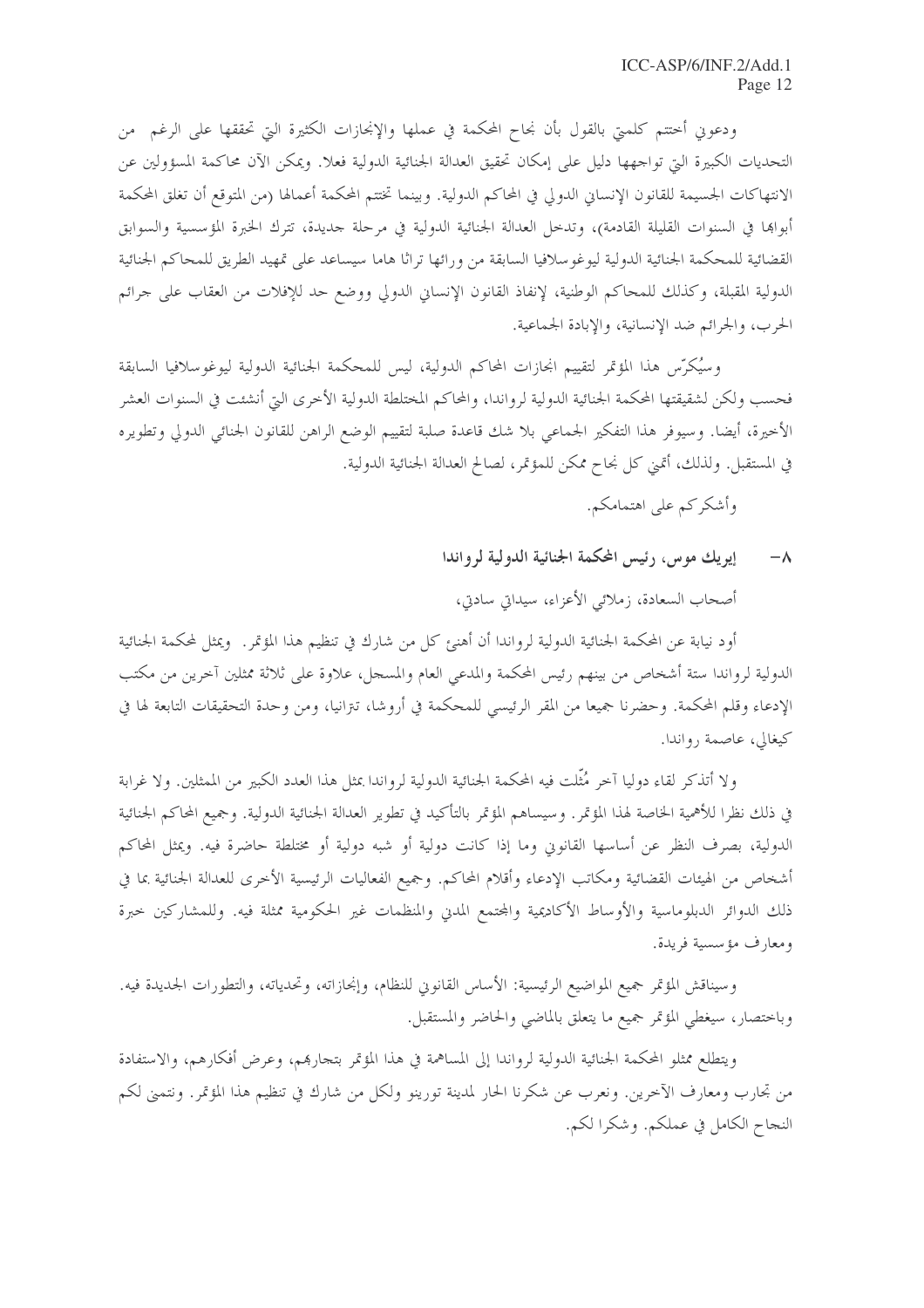رينيه بلاتمان، نائب رئيس المحكمة الجنائية الدولية  $-9$ 

رحب السيد بلاتمان بالمؤتمر وبالجهات التي قامت بتنظيمه وجميع المشاركين فيه، وأعرب عن اعتذار رئيس المحكمة السيد فيليب كيرش عن الحضور فيه بنفسه. وأشاد السيد بلاتمان ببرنامج المؤتمر الذي استغل فرصة وجود جميع المحاكم الدولية وشبه الدولية لمعالجة التطور التاريخي وغير ذلك من المسائل الحاسمة المتعلقة بالعدالة الجنائية الدولية. وقال إن المحكمة الجنائية الدولية بوصفها من الفعاليات الدائمة في الميدان حريصة على المشاركة الكاملة في أعمال المؤتمر وعلى الاستفادة من المناقشات المتعلقة بالمواضيع المختلفة التي ستجرى فيه.

## · ١- تشي ليانغ، المدعى العام الوطني المشارك للدوائر الاستثنائية للمحاكم في كمبوديا سيداتى سادتى، *بونجورنو،* تحية من كمبوديا،

أوجه بالنيابة عن الدوائر الاستثنائية للمحاكم في كمبوديا جزيل الشكر إلى القاضي روبرتو بليلي، رئيس المحكمة العسكرية في تورينو، والحكومة الإيطالية، والمانحين الآخرين للدعوة الكريمة الموجهة إلى كمبوديا لحضور هذا المؤتمر في مدينة تورينو الجميلة. ويسعدن كما يسعد نائب المدعى العام، وليم سميث، حضور هذا المؤتمر لتبادل الخبرات قبل الشروع في محاكمة كبار القادة والمسؤولين الرئيسيين عن الجرائم الشنيعة التي ارتكبت قبل ذلك بثلاثين عاما في كمبوديا.

وكمبوديا أحدث عضو في مجتمع القانون الجنائبي الدولي. ومن المؤسف له أن معظم الجرائم التي سيتم التحقيق فيها وقعت قبل التفكير في إنشاء المحاكم الجنائية الدولية الحالية بمدة طويلة. ولدينا عبء ثقيل ينبغي أن نضطلع به– في وقت قصير– بينما يركز الشعب الكمبودي الذي يتطلع إلى العدالة وفي الواقع العالم كله اهتمامهما على محكمتنا. ولذلك لا بد لنا من الاستفادة من تجارب المؤسسات القضائية المختلفة الأخرى التي أنشئت مؤخرا في عملنا. وستكون مشارِكتنا في هذا المؤتمرِ – الذي يجمع بين أهل الخبرة في هذا الميدان — مفيدة جدا لنا.

وتجربتنا هذه هي أحدث التحارب في هذا المحال، وفي نظري أكثرها جراءة، لألها نسعى إلى تمكين الضحايا من الوصول إلى العدالة الدولية. وهناك فعلا إثارة واهتمام هائلين لكيفية التوفيق بين القانون والعرف الكمبوديين ومعايير العدالة والأصول القانونية الدولية. ونرى أن نظام الادعاء المشترك بواسطة قاضيين للتحقيق، أحدهما وطني والآخر دولي، خطوة هامة في هذا الاتجاه لأنه يبرز أهمية التعاون والتفاهم الحقيقيين بين ممثلي المحاكم الوطنية وممثلي المحتمع الدولي للتوصل إلى قرارات فعالة.

ويحدوني الأمل في أن تتاح لنا في هذا المؤتمر فرص كثيرة للتفاعل ومناقشة هذه المسائل والمسائل الأخرى الحاسمة لنجاح محكمتنا مع الآخرين. ونأمل في الحصول على دعمكم ومساعدتكم الكاملين لتحقيق العدالة التي طالما اشتاق إليها شعب كمبوديا — ولمحو مفهوم الإفلات من العقاب الذي أدى إلى ارتكاب بعض أشد الجرائم جسامة في القرن الماضي. وشكه ا.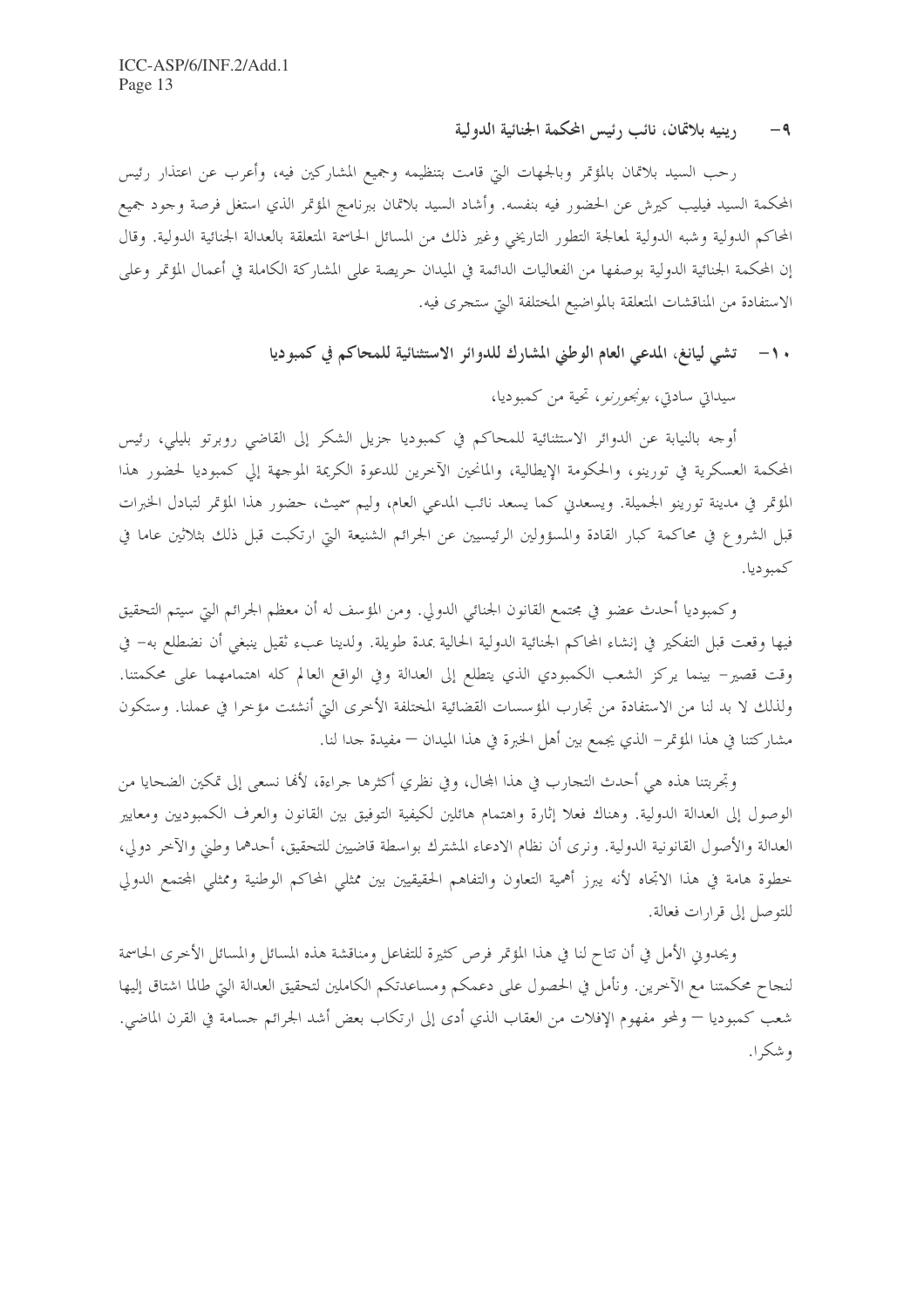١١– أميلي زنزيوس، ممثلة المحكمة الخاصة لسيراليون

القاضي بليلي، أصحاب المعالي والسعادة والزملاء، السيدات السادة،

نيابة عن رئيس المحكمة الخاصة لسيراليون القاضي جورج غيلاغا كنغ، أود أولا أن أوجه الشكر إلى الجهات المنظمة للدعوة الموجهة إلى المحكمة الخاصة لسيراليون لحضور هذا المؤتمر. ولم يتمكن القاضي كنغ من الحضور اليوم لأن الموعد المحدد للمؤتمر يصادف الموعد المحدد للاحتماع العام التاسع لقضاة المحكمة الخاصة لسيراليون الذي يرأسه القاضى كنغ. ويعرب القاضي كنغ عن أسفه الشديد لعدم الحضور في هذا المؤتمر الرائع، ليس لأنه من كبار المؤيدين لمثل هذه اللقاءات فحسب، ولكن بصفته رئيسا للمحكمة الخاصة لسيراليون ومن مواطني سيراليون الفخورين بإنشاء المحكمة الخاصة وولايتها وإنجازاها.

وقد وُصِفت المحكمة الخاصة لسيراليون منذ البداية بألها مؤسسة مبتكرة لاختلاف ولايتها، وتشكيلها، ومهامها، وإستراتيجيتها كثيرًا عن شقيقاها المحاكم المخصصة الأخرى. وموقع المحكمة الخاصة لسيراليون، وتمويلها القائم على التبرعات، وبرامج التوعية أو التراث الواسعة النطاق التي تقوم ها أمثلة قليلة فقط لجوانب الابتكار فيها. وتوفر المحكمة الخاصة لسيراليون، نظرا ً للطبيعة الخاصة للأدلة المقدمة للمحكمة بشأن الجرائم المعروضة عليها والتي لم تعرض على محكمة جنائية أخرى من قبل، مثل جريمة تجنيد الأطفال وحريمة الزواج القسري، ونظراً للقرارات التي اتخذهما بشأن حصانة رؤساء الدول وقانونية العفو الصادر للمحاربين، فرصة حقيقية للمساهمة في تطوير القانون الجنائي الدولي.

وللابتكارات بالطبع نصيبها من التحديات. وواجهت المحكمة في السنوات الأربع من وجودها صعوبات كثيرة، ويوفر المؤتمر الحالي فرصة فريدة للاستفادة من تجارب المحكمة الخاصة وإنجازاها.

ويتبين من هذا العرض الموجز بوضوح أن المحكمة الخاصة لسيراليون ليست مثالا للجهود التي يبذلها المجتمع الدولي لتعزيز سيادة القانون ومكافحة الإفلات من العقاب فحسب ولكنها أيضا، في نواحي كثيرة، نموذج ينبغي أن يحتذي په.

ونيابة مرة أخرى عن القاضي كنغ، أشكر الجهات المنظمة للمؤتمر على هذه الفرصة.

#### السيناتور ألبرتو ماريتاتي، وكيل وزارة العدل  $-11$

التعاون بين الدول شرط مسبق لإقامة الآليات اللازمة لكفالة العدالة الجنائية الدولية، بما في ذلك المحكمة الجنائية الدولية، حيث لا تملك المحاكم الدولية الحق في التصرف من تلقاء نفسها ولا يمكنها أن تفرض أحكامها على الدول.

وليس التعاون بين الدول والمحكمة مثل التعاون الدولي التقليدي لأن ما يصبو إليه التعاون بين الدول والمحكمة ليس هو إعمال الحق السيادي للدول ولكن إعمال القيم المشتركة للإنسانية التي تعرضت مؤخرا لانتهاكات حسيمة أزعجت المحتمع الدولي ككل.

وإيطاليا من أول الدول التي صدقت على نظام روما الأساسي للمحكمة الجنائية الدولية (بالقانون رقم ٢٣٢ بتاريخ ١٢ تموز/يوليه ١٩٩٩) وهي على استعداد للتعاون مباشرة مع المحكمة، رغم عدم صدور تشريع حاص لهذا التعاون حتى الآن.